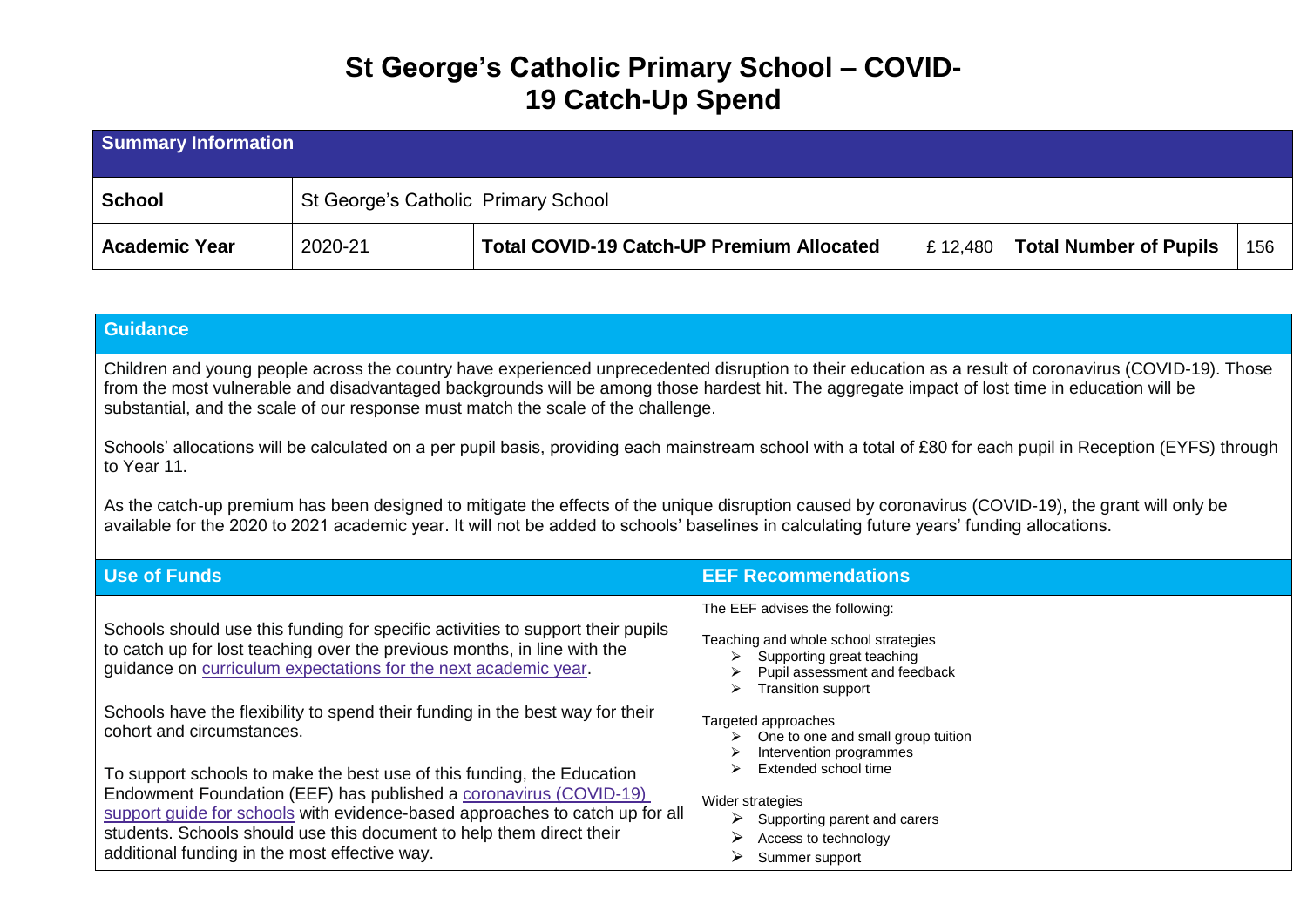|              | <b>Identified impact of lockdown</b>                                                                                                                                                                                                                                                                                                                                                                                                                                                                                                                              |
|--------------|-------------------------------------------------------------------------------------------------------------------------------------------------------------------------------------------------------------------------------------------------------------------------------------------------------------------------------------------------------------------------------------------------------------------------------------------------------------------------------------------------------------------------------------------------------------------|
| <b>Maths</b> | Specific content has been missed, leading to gaps in learning (for example Fractions, Decimals and Percentages) and stalled sequencing of<br>journeys. Children lacked resilience and focus on their initial return but have settled back quickly and still have an appetite for maths. Recall of<br>basic skills has suffered - children are not able to recall addition facts, times tables and have forgotten once taught calculation strategies. This<br>is reflected in assessments.                                                                         |
| Writing      | Children haven't necessarily missed 'units' of learning in the same way as Maths, however they have lost the essential practising of writing<br>skills. Grammar, Punctuation and Spelling specific knowledge has suffered, leading to a lack of fluency in writing. Those who evidently didn't<br>write much have had to work additionally hard on writing stamina and improving their motivation due to the lack of fluency in their ability to<br>write.                                                                                                        |
| Reading      | Children did not have access to school reading books during lockdown and over the Summer. Year 1 returned for a short period of time and<br>were immersed in Phonics teaching but despite this, all children's baseline assessments in September have shown significant gaps in phonics<br>learning, both as cohorts and individually. Children are less fluent in their reading and the gap between those children that read widely and<br>those children who don't is now increasingly wide. The "bottom 20%" of readers have been disproportionately affected. |
| Non-core     | There are now significant gaps in knowledge as whole units of work have not been taught. This means that children are less able to access<br>pre-requisite knowledge when learning something new and they are less likely to make connections between concepts and themes throughout<br>the curriculum. Children have also missed out on the curriculum experiences e.g. trips, visitors and powerful curriculum moments.                                                                                                                                         |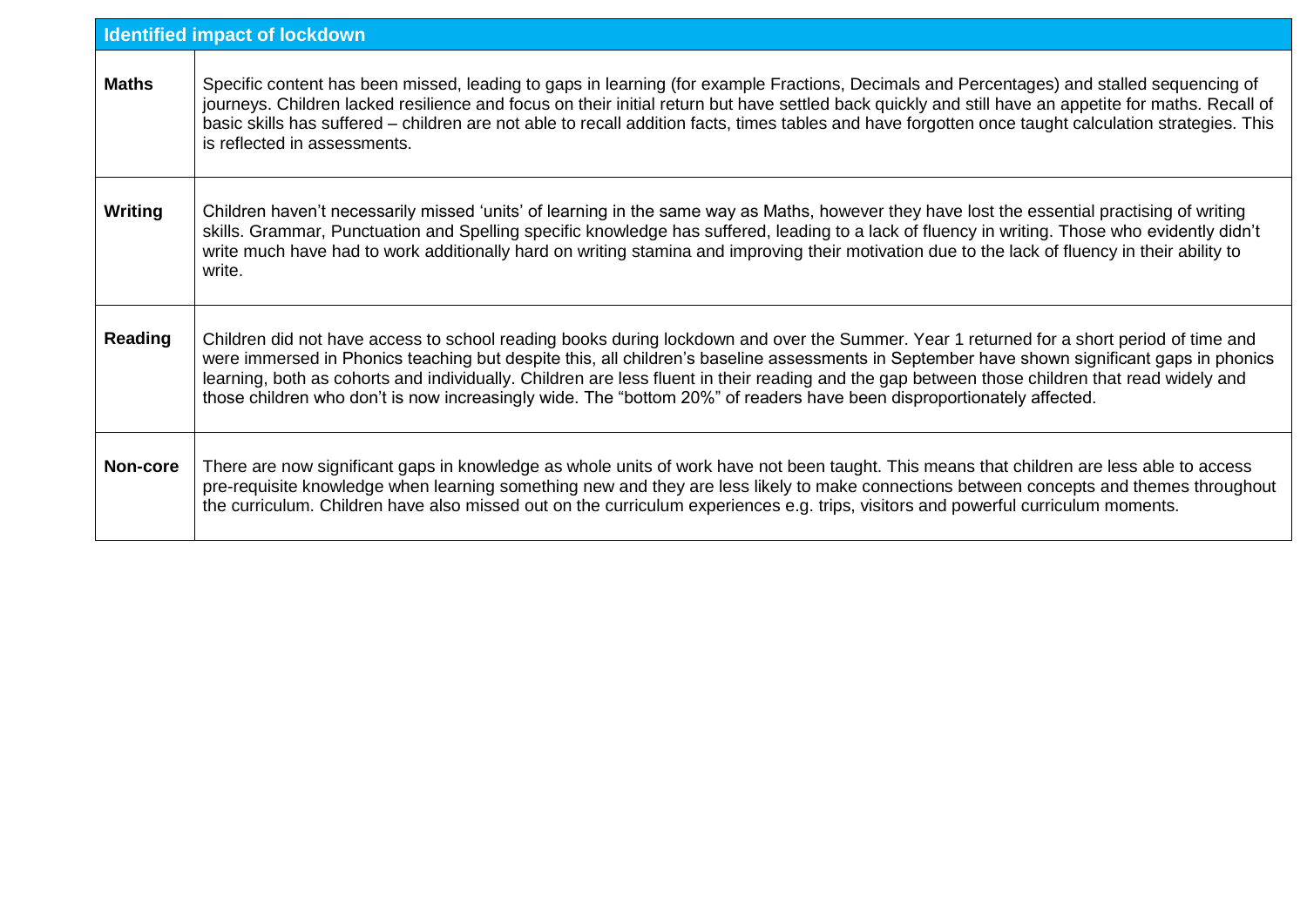# **Teaching and Whole School Strategies**

| <b>Intended Outcome</b>                                                                                       | <b>Chosen Action/Approach</b>                                                                                                                                                                                                                                                                                                                                                                                                                                                                                                                                                                                                                                                                                                                                                                                                                                                                                            | <b>Estimated impact</b>                                                                                                                                                                                                                         | <b>Staff Lead</b>                        | <b>Total Cost</b>                                                                                                                                                                                                                                                                                    |
|---------------------------------------------------------------------------------------------------------------|--------------------------------------------------------------------------------------------------------------------------------------------------------------------------------------------------------------------------------------------------------------------------------------------------------------------------------------------------------------------------------------------------------------------------------------------------------------------------------------------------------------------------------------------------------------------------------------------------------------------------------------------------------------------------------------------------------------------------------------------------------------------------------------------------------------------------------------------------------------------------------------------------------------------------|-------------------------------------------------------------------------------------------------------------------------------------------------------------------------------------------------------------------------------------------------|------------------------------------------|------------------------------------------------------------------------------------------------------------------------------------------------------------------------------------------------------------------------------------------------------------------------------------------------------|
| To rapidly address<br>any significant<br>gaps in learning for<br>all children<br>following school<br>closures | Baseline assessments using Rising Stars PIRA,<br>$\bullet$<br>PUMA and GAPS Assessment Tests to identify<br>gaps analysis for individual learners, groups<br>and year group cohorts. NTS used for Year 6<br>Pupil Progress meetings (PPM) to address<br>$\bullet$<br>gaps in learning with teachers.<br>In class interventions.<br>$\bullet$<br>Intervention groups reviewed once per half<br>$\bullet$<br>term and discussions inform PPM meetings<br>Purchase and use Rising Stars and NTS<br>$\bullet$<br>assessments for Spring and Summer terms<br>to track progress.<br>All classes will quickly address basic skills<br>$\bullet$<br>e.g. times tables, punctuation, grammar and<br>spelling, writing stamina.<br>Robust phonics programme in place Yr R-2.<br>$\bullet$<br>Maths and English targets from Rising Stars<br>$\bullet$<br>assessments used in planning to ensure basic<br>skills gap closed rapidly | All pupils make rapid<br>progress from low starting<br>points<br>Year 1 & 2 children meet<br>$\bullet$<br>national expectations for<br>phonics testing<br>Monitoring shows resilience<br>and increased productivity<br>in all areas of learning | <b>SLT</b><br>All staff                  | <b>Rising Star</b><br>Test<br><b>Resources</b><br>(PIRA, PUMA<br>and GAPS)<br>(E2612)<br>Non Contact<br>time for PPM<br>(Use of<br>Cover<br>supervisor<br>(E0)<br>7 Members of<br>staff<br>(including 1<br>member of<br>SLT) trained<br>to use<br>school's new<br>Sounds Write<br>Phonics<br>scheme. |
|                                                                                                               | Teachers asked to hold regular mental<br>$\bullet$<br>wellbeing sessions for their children and to<br>make sure that children are as active in their<br>learning as possible using resources such as<br>Active Maths and English and Imoves                                                                                                                                                                                                                                                                                                                                                                                                                                                                                                                                                                                                                                                                              | Improved mental health<br>$\bullet$<br>and well being<br>Improved fitness.<br>$\bullet$                                                                                                                                                         | All Staff<br>PE lead<br><b>PSHE lead</b> | <b>Teach Active</b><br>English and<br><b>Maths</b><br>$(E975)^*$<br>Imoves<br>$(E679)$ *<br>*PE Premium                                                                                                                                                                                              |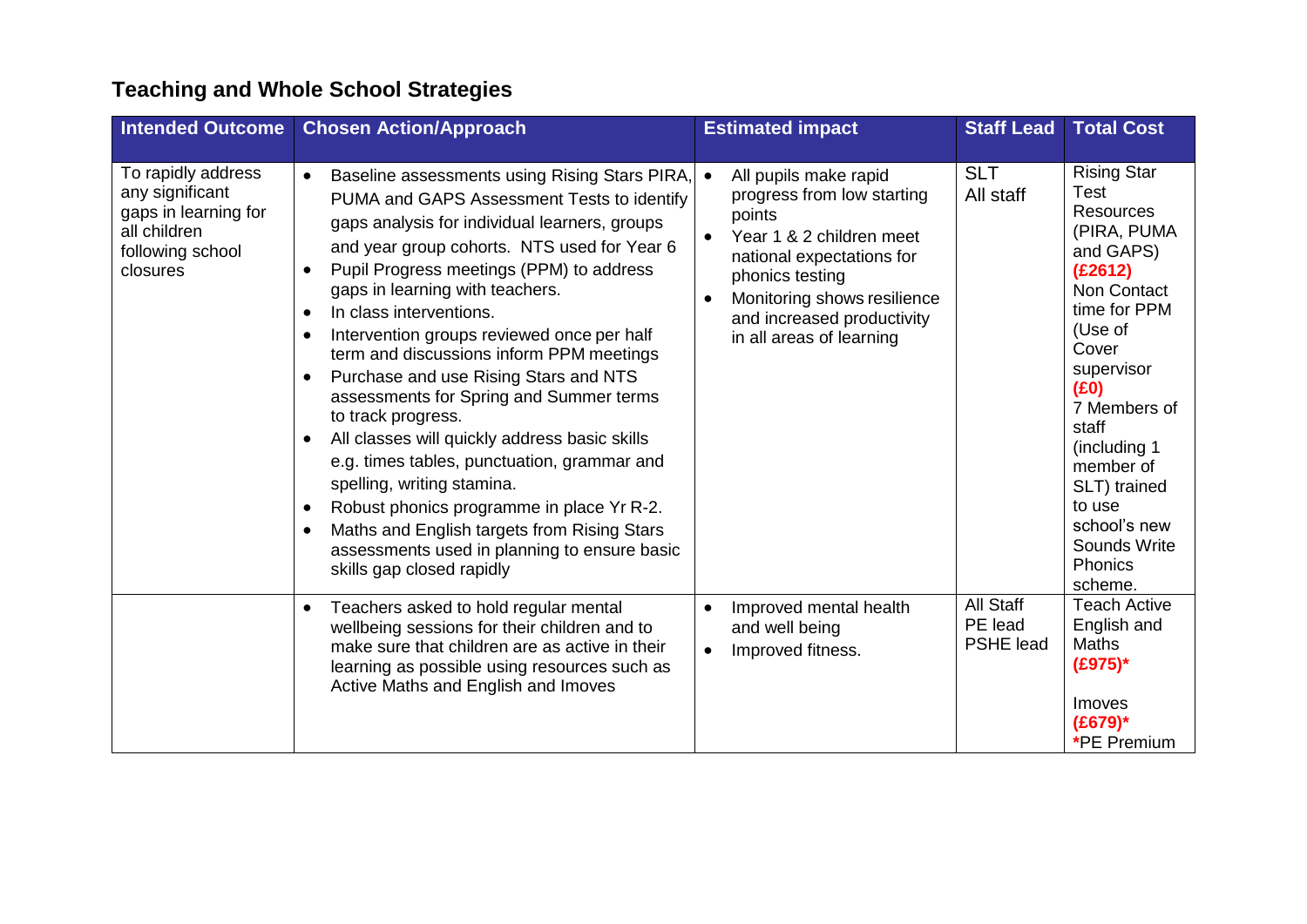| To use recovery<br>curriculum for English<br>and Maths. | • CPD for staff on how to close Gaps in writing<br>during QFT and help children achieve ARE.<br>Purchase of reading and grammar resources<br>to ensure consistency with home learning and<br>keyworker group.<br>White Rose Recovery curriculum with<br>supporting resources to ensure consistency<br>with home learning and keyworker group. | <b>All Staff</b><br>Teaching and resources<br>matched to enable children to English Lead Spring Maths<br>Maths Lead<br>make rapid progress.<br>All households able to<br>access the same resources<br>as those being used in<br>school.<br>Elimination of delays caused<br>by extensive photocopying<br>for packs. | <b>White Rose</b><br>books £590<br>CGP Reading<br>and Grammar<br>Resources-£751<br><b>Getting Writing</b><br>back on Track<br>£60 |
|---------------------------------------------------------|-----------------------------------------------------------------------------------------------------------------------------------------------------------------------------------------------------------------------------------------------------------------------------------------------------------------------------------------------|--------------------------------------------------------------------------------------------------------------------------------------------------------------------------------------------------------------------------------------------------------------------------------------------------------------------|-----------------------------------------------------------------------------------------------------------------------------------|
|                                                         |                                                                                                                                                                                                                                                                                                                                               |                                                                                                                                                                                                                                                                                                                    | <b>Achieving ARE</b><br>in writing - $£120$                                                                                       |

### **Targeted Support**

| <b>Intended Outcome</b>                                                                                                  | <b>Chosen Action/Approach</b>                                                                                                                                                                                                                                                                                                                                                                                                                                                                           | <b>Estimated impact</b>                                                                                                                                                                                                                                                                                                                             | <b>Staff Lead</b>                                                   | <b>Total Cost</b>                                                                                                                                                    |
|--------------------------------------------------------------------------------------------------------------------------|---------------------------------------------------------------------------------------------------------------------------------------------------------------------------------------------------------------------------------------------------------------------------------------------------------------------------------------------------------------------------------------------------------------------------------------------------------------------------------------------------------|-----------------------------------------------------------------------------------------------------------------------------------------------------------------------------------------------------------------------------------------------------------------------------------------------------------------------------------------------------|---------------------------------------------------------------------|----------------------------------------------------------------------------------------------------------------------------------------------------------------------|
| To rapidly address<br>any significant gaps in<br>learning for children<br>identified as requiring<br>extra support       | Following baseline assessments,<br>$\bullet$<br>interventions timetabled to catch up on<br>identified learning gaps:<br>The Intervention sessions align closely with<br>classroom teaching.                                                                                                                                                                                                                                                                                                             | Pupils taking part in<br>Intervention sessions<br>make rapid progress<br>based on their gaps in<br>learning and are able to<br>access class based<br>Learning.                                                                                                                                                                                      | VLL,<br>Teachers,<br><b>TAs</b>                                     | <b>SHINE</b><br>interventions for<br>Reading and<br>maths - £720<br><b>Additional TA</b><br>support<br>£5000                                                         |
| To rapidly<br>address any<br>significant gaps in<br>learning for<br>children identified<br>as requiring extra<br>support | Pupils selected through termly pupil progress<br>$\bullet$<br>meetings and early identification meetings led<br>by SENCo.<br>Children in Year 5 and 6 identified for support<br>with national tutoring programme in maths and<br>English.<br>2 x Kickstart Apprentices appointed to give<br>additional support with 1:1 reading, small<br>groupwork, etc.<br>Intervention staff to work closely with class<br>teacher and subject leads to identify needs and<br>feedback on sessions. Short sessions - | Parents are kept informed<br>about their child's progress<br>A clear progression in the<br>sequence of learning for<br>maths allows gaps to be<br>identified and addressed.<br>Rapid improvement of<br>times tables across KS2<br><b>Reception and Nursery</b><br>assessment resources,<br>allow specific identification<br>of gaps in language and | Teachers<br>TAs<br><b>National</b><br><b>Tutors</b><br><b>SENCo</b> | <b>SHINE</b><br>interventions<br>for Reading<br>and maths.<br>National<br>Tutoring<br>Programme<br>£240 <sub>per</sub><br>tutoring block<br>for up to 3<br>children. |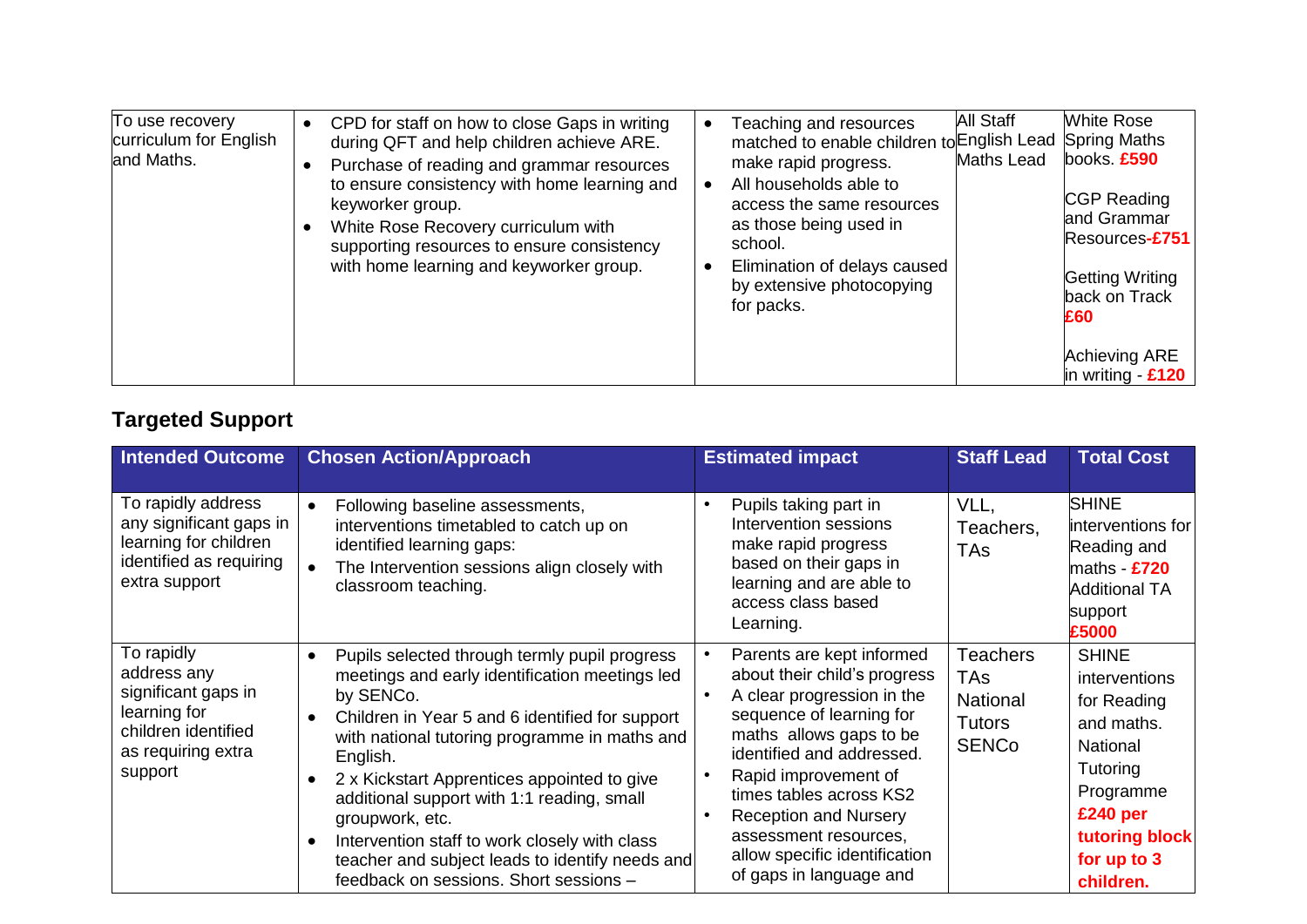|  | appropriate to age and ability<br>Purchase additional resources e.g. to<br>complement existing maths resources and<br>quickly close the gaps especially in times<br>tables and basic number operations<br>Purchase English resources for Reception<br>and Nursery children to address early gaps in<br>reading and language development.<br>EYFS start trained to use NELI language<br>intervention and provide support for identified<br>children. Talk boost used as an intervention<br>with nursery children. | target these skills.<br>Parents have phonics<br>resources at home to<br>practice sounds that have<br>been taught and reading<br>materials to practice<br>reading at home.<br>Identified children are<br>given tailored support to<br>enable them to make rapid<br>progress with speaking<br>and listening skills. | Kickstart<br>Apprentices<br>with funding<br>from DFE<br>Some cost to<br>school tbc<br>Doodle Maths<br>and English<br>£1,371<br>11 x Kindle<br>subscriptions<br>£87<br><b>NELI</b><br>Language<br>training funded<br>by DFE £0 |
|--|------------------------------------------------------------------------------------------------------------------------------------------------------------------------------------------------------------------------------------------------------------------------------------------------------------------------------------------------------------------------------------------------------------------------------------------------------------------------------------------------------------------|-------------------------------------------------------------------------------------------------------------------------------------------------------------------------------------------------------------------------------------------------------------------------------------------------------------------|-------------------------------------------------------------------------------------------------------------------------------------------------------------------------------------------------------------------------------|
|--|------------------------------------------------------------------------------------------------------------------------------------------------------------------------------------------------------------------------------------------------------------------------------------------------------------------------------------------------------------------------------------------------------------------------------------------------------------------------------------------------------------------|-------------------------------------------------------------------------------------------------------------------------------------------------------------------------------------------------------------------------------------------------------------------------------------------------------------------|-------------------------------------------------------------------------------------------------------------------------------------------------------------------------------------------------------------------------------|